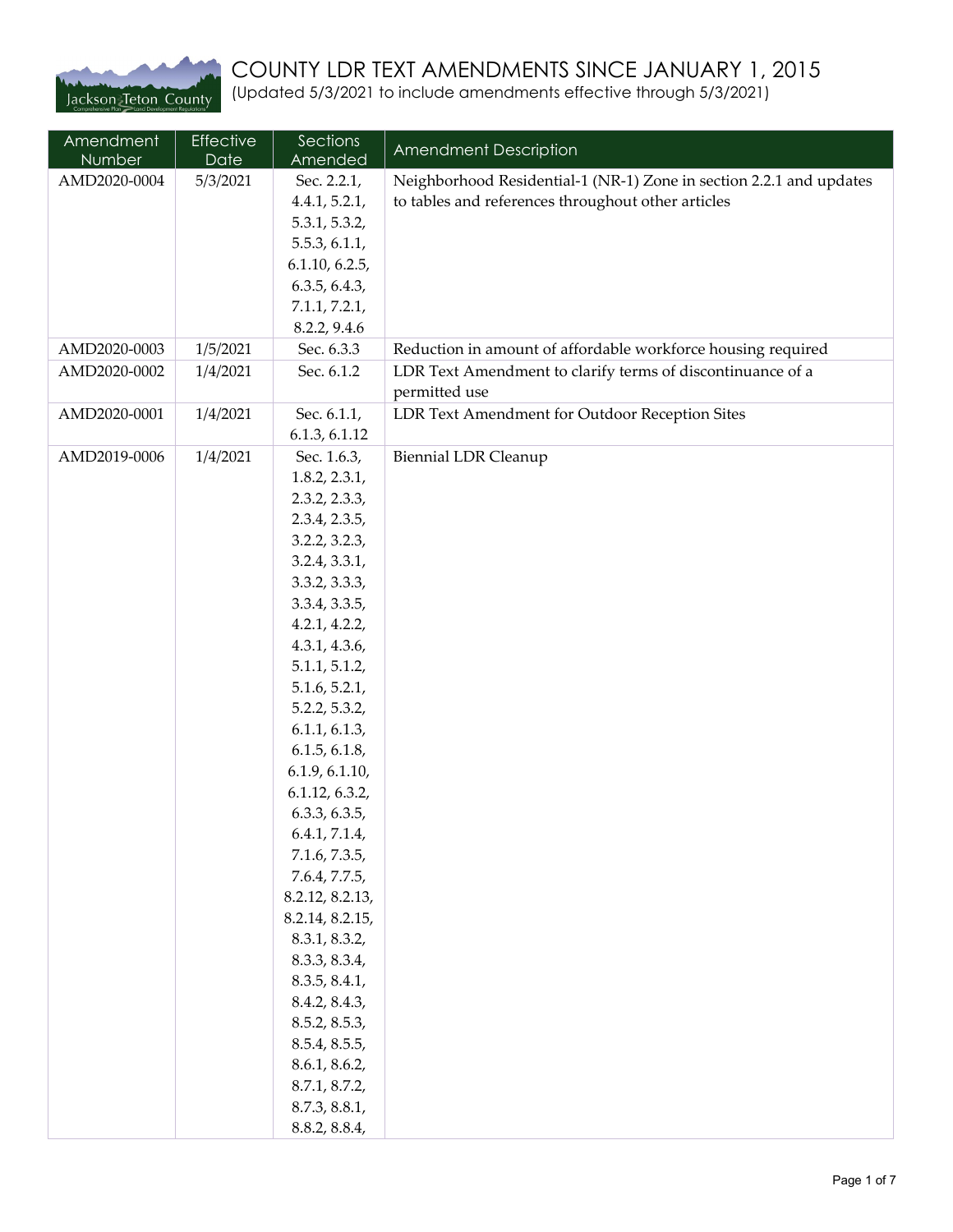| Amendment     | Effective  | Sections                    | Amendment Description                                                                      |
|---------------|------------|-----------------------------|--------------------------------------------------------------------------------------------|
| <b>Number</b> | Date       | Amended                     |                                                                                            |
|               |            | 8.9.2, 8.9.5,               |                                                                                            |
|               |            | 8.9.6, 8.10.2,              |                                                                                            |
|               |            | 9.3.2, 9.4.6,               |                                                                                            |
|               |            | 9.4.8, 9.4.9,               |                                                                                            |
|               |            | 9.4.10, 9.4.17,             |                                                                                            |
|               |            | and 9.5.D,                  |                                                                                            |
|               |            | 9.5.F, 9.5.L,               |                                                                                            |
|               |            | 9.5.R, 9.5.S,               |                                                                                            |
|               |            | 9.5.Y                       |                                                                                            |
| AMD2019-0005  | 1/4/2021   | Sec. 6.1.10,                | LDR Text Amendment to Update Section 6.1.10.D. Wireless<br><b>Communication Facilities</b> |
|               |            | 8.4.1, 8.4.2,               |                                                                                            |
|               |            | and 9.5.B,<br>9.5.C, 9.5.E, |                                                                                            |
|               |            | 9.5.N, 9.5.P,               |                                                                                            |
|               |            | 9.5.S, 9.5.T                |                                                                                            |
| AMD2019-0004  | 1/4/2021   | Sec. 4.3.5                  | JHG&T Club Master Plan Amendment.                                                          |
| AMD2019-0002  | 1/4/2021   | Sec. 2.3.1                  | Amendment to maximum allowed scale of individual buildings for                             |
|               |            | Sec. 2.3.3                  | certain institutional uses                                                                 |
|               |            | Sec. 2.3.4                  |                                                                                            |
|               |            | Sec. 2.3.5                  |                                                                                            |
|               |            | Sec. 3.2.2                  |                                                                                            |
|               |            | Sec. 3.2.3                  |                                                                                            |
|               |            | Sec. 3.3.1                  |                                                                                            |
|               |            | Sec. 6.1.8                  |                                                                                            |
| AMD2017-0006  | 1/4/2021   | Sec. 4.3.7                  | Grand Targhee Master Plan amendments                                                       |
| AMD2019-0007  | 3/9/2020   | Sec. 1.9.2,                 | Historic Preservation Exemptions                                                           |
|               |            | 3.2.2, 3.2.3,               |                                                                                            |
|               |            | 6.1.11                      |                                                                                            |
| AMD2019-0003  | 1/6/2020   | Div. 7.5                    | Rewrite Div. 7.5 Development Exaction Standards                                            |
| AMD2018-0002  | 1/8/2019   | Sec. 3.2.2                  | Amend the hours of operation standards for conditional principle uses                      |
|               |            | Sec. 3.2.3                  | in the R1 and R2 zones                                                                     |
| AMD2018-0005  | 12/17/2018 | Sec. 8.8.3                  | Update Appeal process and standards                                                        |
| AMD 18-0001   | 8/7/2018   | Sec. 5.1.6                  | Update the requirements for manmade ponds and berms.                                       |
|               |            | Sec. 5.2.1                  |                                                                                            |
|               |            | Sec. 5.3.2                  |                                                                                            |
|               |            | Sec. 5.7.2                  |                                                                                            |
|               |            | Sec. 6.1.12                 |                                                                                            |
|               |            | Sec. 8.2.2                  |                                                                                            |
| AMD 17-0004   | 7/18/2018  | Div. 1.4                    | Replace Division 6.3 and delete Division 7.4, to update the housing                        |
|               |            | Sec. 1.9.3                  | mitigation requirements on new development; and make other related                         |
|               |            | Sec. 1.9.4                  | changes throughout the LDRs.                                                               |
|               |            | Sec. 2.3.1<br>Sec. 2.3.2    |                                                                                            |
|               |            | Sec. 2.3.3                  |                                                                                            |
|               |            | Sec. 2.3.4                  |                                                                                            |
|               |            | Sec. 2.3.5                  |                                                                                            |
|               |            | Sec. 3.2.2                  |                                                                                            |
|               |            | Sec. 3.2.3                  |                                                                                            |
|               |            |                             |                                                                                            |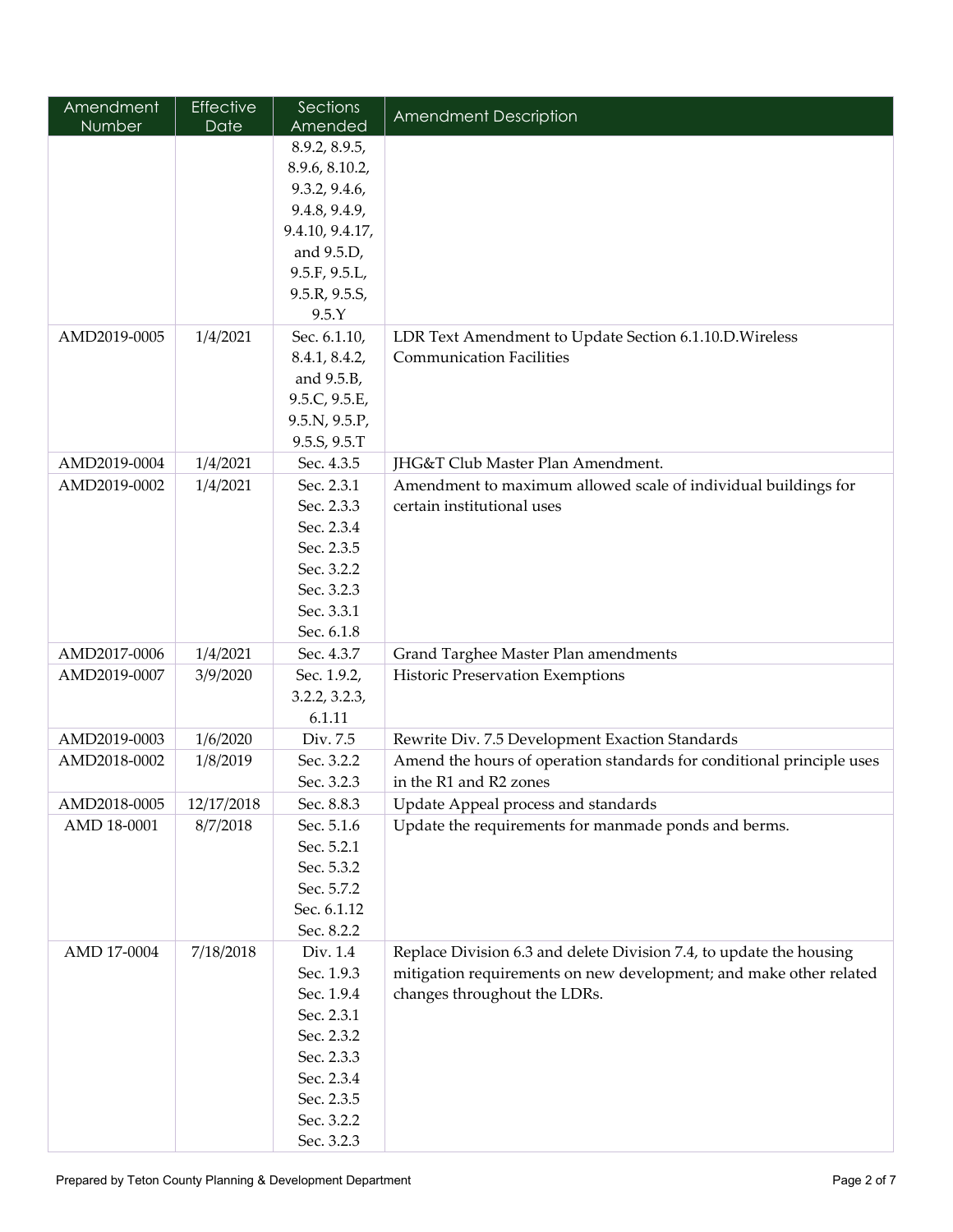| Amendment   | Effective  | Sections           | Amendment Description                                                              |
|-------------|------------|--------------------|------------------------------------------------------------------------------------|
| Number      | Date       | Amended            |                                                                                    |
|             |            | Sec. 3.2.4         |                                                                                    |
|             |            | Sec. 3.3.1         |                                                                                    |
|             |            | Sec. 3.3.2         |                                                                                    |
|             |            | Sec. 3.3.3         |                                                                                    |
|             |            | Sec. 3.3.3         |                                                                                    |
|             |            | Sec. 3.3.4         |                                                                                    |
|             |            | Sec. 3.3.5         |                                                                                    |
|             |            | Sec. 4.2.1         |                                                                                    |
|             |            | Sec. 4.2.2         |                                                                                    |
|             |            | Sec. 4.3.1         |                                                                                    |
|             |            | Sec. 6.1.3         |                                                                                    |
|             |            | Sec. 6.1.11        |                                                                                    |
|             |            | Sec. 6.2.2         |                                                                                    |
|             |            | Sec. 7.1.2         |                                                                                    |
|             |            | Sec. 7.1.5         |                                                                                    |
|             |            | Sec. 7.1.6         |                                                                                    |
|             |            | Div. 6.3           |                                                                                    |
|             |            | Div. 7.4           |                                                                                    |
|             |            | Sec. 8.10.10       |                                                                                    |
|             |            | Sec. 9.2.2         |                                                                                    |
|             |            | Sec. 9.5.A         |                                                                                    |
|             |            | Sec. 9.5.B         |                                                                                    |
|             |            | Sec. 9.5.E         |                                                                                    |
|             |            | Sec. 9.5.W         |                                                                                    |
| AMD 17-0005 | 11/21/2017 | Sec. 7.1.5         | Amended to clarify that a noncontiguous site can utilize the Floor Area<br>Option. |
| AMD 17-0001 | 8/14/17    | Sec. 4.2.1         | Sections 4.2.1 and 6.1.9 amended to add parcel 22-41-16-06-4-00-001 to             |
|             |            | Sec. 6.1.9         | the specific locations listed in LDR Section 6.1.9.F.4 as an authorized            |
|             |            |                    | location for Gravel Extraction and Processing.                                     |
| AMD 16-0009 | 1/17/2017  | Sec. 4.3.6         | Section 4.3.6 amended to reflect acreage, square footage and number of             |
|             |            |                    | units permitted in Area III as detailed in PUD2016-0004.                           |
| PUD 16-0004 | 1/17/2017  | <b>SRCR Resort</b> | 1st amendment to the Snake River Canyon Ranch Resort PUD-PR                        |
|             |            | Master Plan        | Master Plan for the addition of Snake River Sporting Club Lot 1 to Sub             |
|             |            |                    | Area III of the Resort. The addition of the Lot 1 Development Unit                 |
|             |            |                    | increased maximum allowable development in Sub Area III by 8,500                   |
|             |            |                    | square feet.                                                                       |
| AMD 16-0005 | 1/1/17     | Sec. 1.9.1         | Various sections amended to address a variety of issues identified                 |
|             |            | Sec. 1.9.3         | since adoption of the January 1, 2015 Land Development Regulations.                |
|             |            | Div. 2.3           |                                                                                    |
|             |            | Sec. 3.2.2         |                                                                                    |
|             |            | Sec. 3.2.3         |                                                                                    |
|             |            | Sec. 3.2.4         |                                                                                    |
|             |            | Div. 3.3           |                                                                                    |
|             |            | Sec. 4.3.1         |                                                                                    |
|             |            | Sec. 4.4.1         |                                                                                    |
|             |            | Sec. 5.1.1         |                                                                                    |
|             |            | Sec. 5.3.1         |                                                                                    |
|             |            | Sec. 5.4.1         |                                                                                    |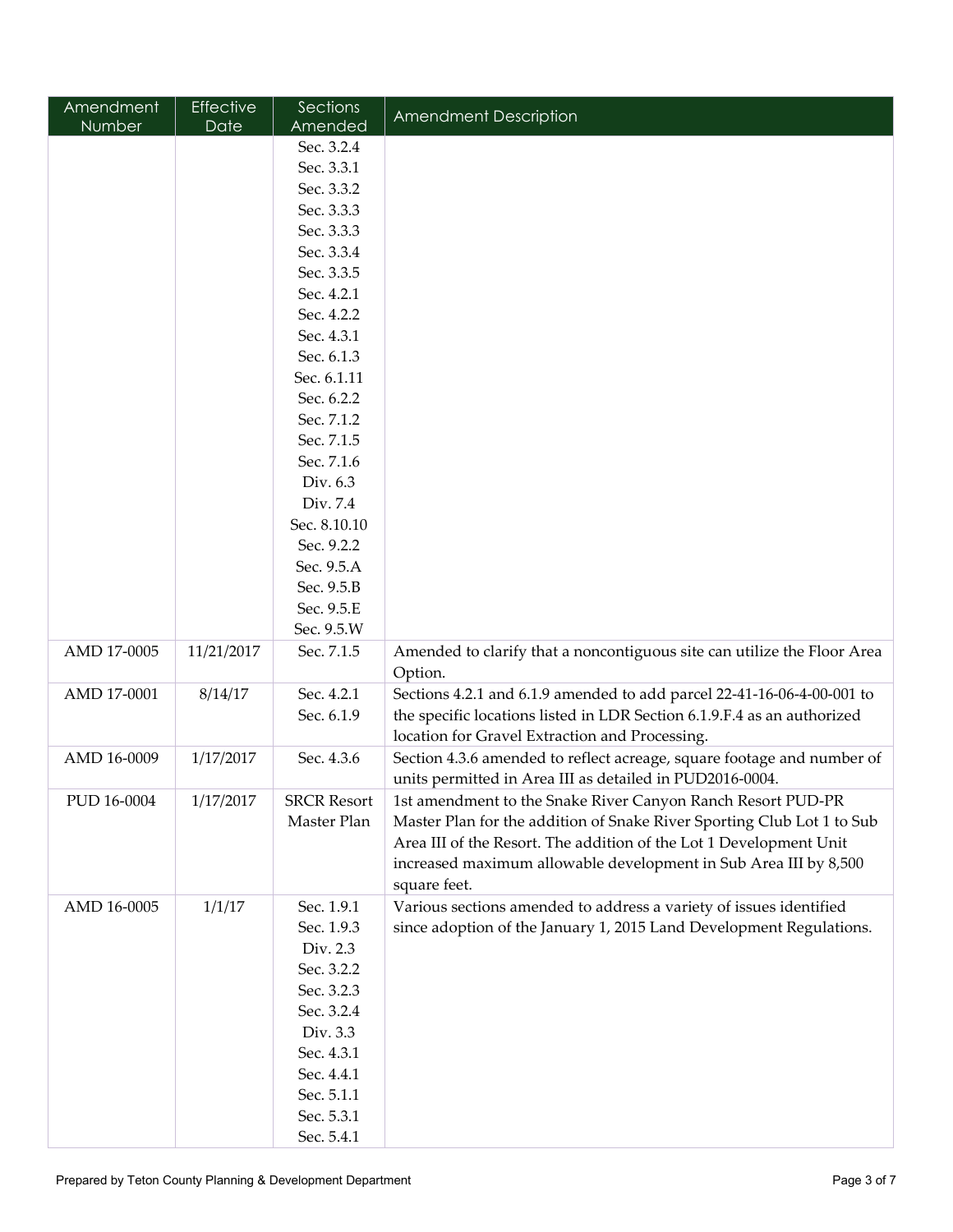| Amendment     | Effective | Sections    |                       |
|---------------|-----------|-------------|-----------------------|
| <b>Number</b> | Date      | Amended     | Amendment Description |
|               |           | Sec. 5.5.3  |                       |
|               |           | Sec. 5.5.4  |                       |
|               |           | Sec. 5.6.2  |                       |
|               |           | Sec. 5.7.1  |                       |
|               |           | Sec. 5.7.2  |                       |
|               |           | Sec. 6.1.1  |                       |
|               |           | Sec. 6.1.2  |                       |
|               |           | Sec. 6.1.3  |                       |
|               |           | Sec. 6.1.4  |                       |
|               |           | Sec. 6.1.5  |                       |
|               |           | Sec. 6.1.6  |                       |
|               |           | Sec. 6.1.9  |                       |
|               |           | Sec. 6.1.10 |                       |
|               |           | Sec. 6.1.11 |                       |
|               |           | Sec. 6.1.12 |                       |
|               |           | Sec. 6.2.2  |                       |
|               |           | Sec. 6.2.5  |                       |
|               |           | Sec. 6.2.6  |                       |
|               |           | Sec. 6.3.2  |                       |
|               |           | Sec. 7.1.2  |                       |
|               |           | Sec. 7.1.6  |                       |
|               |           | Sec. 7.4.1  |                       |
|               |           | Sec. 7.5.1  |                       |
|               |           | Sec. 7.6.4  |                       |
|               |           | Div. 7.8    |                       |
|               |           | Sec. 8.2.2  |                       |
|               |           | Sec. 8.2.4  |                       |
|               |           | Sec. 8.2.11 |                       |
|               |           | Sec. 8.2.13 |                       |
|               |           | Sec. 8.2.14 |                       |
|               |           | Sec. 8.3.4  |                       |
|               |           | Sec. 8.4.1  |                       |
|               |           | Sec. 8.5.3  |                       |
|               |           | Sec. 8.5.4  |                       |
|               |           | Sec. 8.5.5  |                       |
|               |           | Sec. 8.6.2  |                       |
|               |           | Sec. 8.7.3  |                       |
|               |           | Sec. 8.8.1  |                       |
|               |           | Sec. 8.8.2  |                       |
|               |           | Sec. 8.8.3  |                       |
|               |           | Sec. 8.8.4  |                       |
|               |           | Sec. 8.9.4  |                       |
|               |           | Sec. 8.10.2 |                       |
|               |           | Sec. 8.10.8 |                       |
|               |           | Sec. 9.4.6  |                       |
|               |           | Sec. 9.4.8  |                       |
|               |           | Sec. 9.4.10 |                       |
|               |           | Sec. 9.4.11 |                       |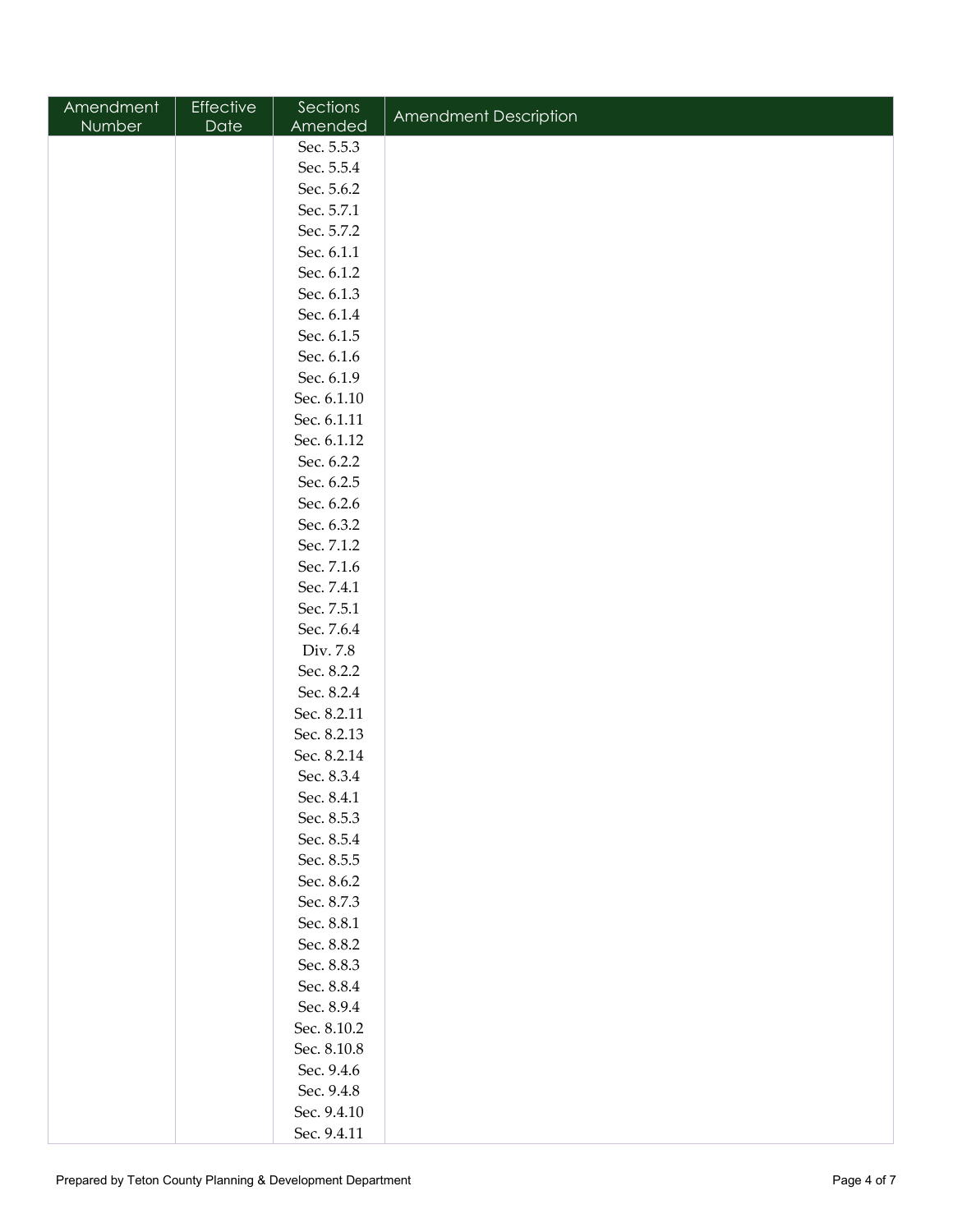| Amendment   | <b>Effective</b> | Sections    | <b>Amendment Description</b>                                           |
|-------------|------------------|-------------|------------------------------------------------------------------------|
| Number      | Date             | Amended     |                                                                        |
|             |                  | Sec. 9.4.12 |                                                                        |
|             |                  | Sec. 9.4.13 |                                                                        |
|             |                  | Sec. 9.4.14 |                                                                        |
|             |                  | Sec. 9.4.15 |                                                                        |
|             |                  | Sec. 9.4.16 |                                                                        |
|             |                  | Sec. 9.5.A  |                                                                        |
|             |                  | Sec. 9.5.B  |                                                                        |
|             |                  | Sec. 9.5.C  |                                                                        |
|             |                  | Sec. 9.5.D  |                                                                        |
|             |                  | Sec. 9.5.F  |                                                                        |
|             |                  | Sec. 9.5.G  |                                                                        |
|             |                  | Sec. 9.5.H  |                                                                        |
|             |                  | Sec. 9.5.L  |                                                                        |
|             |                  | Sec. 9.5.M  |                                                                        |
|             |                  | Sec. 9.5.P  |                                                                        |
|             |                  | Sec. 9.5.S  |                                                                        |
| AMD 16-0007 | 11/7/16          | Sec. 2.3.1  | Subsections B.1 and C.1 amended to reduce the side setback to 10' and  |
|             |                  |             | minimum BSA to 0 sf for nonresidential use in the AC-TC zone.          |
| AMD 16-0006 | 11/7/16          | Sec. 2.3.5  | Subsections B.2 and E.1 amended to exempt developed recreation uses    |
|             |                  |             | open to the public from maximum scale of a single building in the BP-  |
|             |                  |             | TC zone.                                                               |
| AMD 16-0002 | 8/22/16          | Sec. 2.3.1  | Sections amended to update exterior lighting standards.                |
|             |                  | Sec. 2.3.2  |                                                                        |
|             |                  | Sec. 2.3.3  |                                                                        |
|             |                  | Sec. 2.3.4  |                                                                        |
|             |                  | Sec. 2.3.5  |                                                                        |
|             |                  | Sec. 3.2.2  |                                                                        |
|             |                  | Sec. 3.2.3  |                                                                        |
|             |                  | Sec. 3.2.4  |                                                                        |
|             |                  | Sec. 3.3.1  |                                                                        |
|             |                  | Sec. 3.3.2  |                                                                        |
|             |                  | Sec. 3.3.3  |                                                                        |
|             |                  | Sec. 3.3.4  |                                                                        |
|             |                  | Sec. 3.3.5  |                                                                        |
|             |                  | Sec. 4.2.1  |                                                                        |
|             |                  | Sec. 4.2.2  |                                                                        |
|             |                  | Sec. 5.3.1  |                                                                        |
|             |                  | Sec. 9.5.C  |                                                                        |
|             |                  | Sec. 9.5.F  |                                                                        |
|             |                  | Sec. 9.5.G  |                                                                        |
|             |                  | Sec. 9.5.L  |                                                                        |
| AMD 16-0004 | 7/19/16          | Sec. 5.1.4  | Amendment adopted in parallel with County Nuisance Resolution.         |
|             |                  | Sec. 6.1.3  | Nuisance enforcement process established (Sec. 8.9.5), additional      |
|             |                  | Sec. 6.4.1  | nuisance prohibition established (Sec. 6.4.9), and Sections subject to |
|             |                  | Sec. 6.4.2  | nuisance enforcement updated.                                          |
|             |                  | Sec. 6.4.3  |                                                                        |
|             |                  | Sec. 6.4.4  |                                                                        |
|             |                  | Sec. 6.4.5  |                                                                        |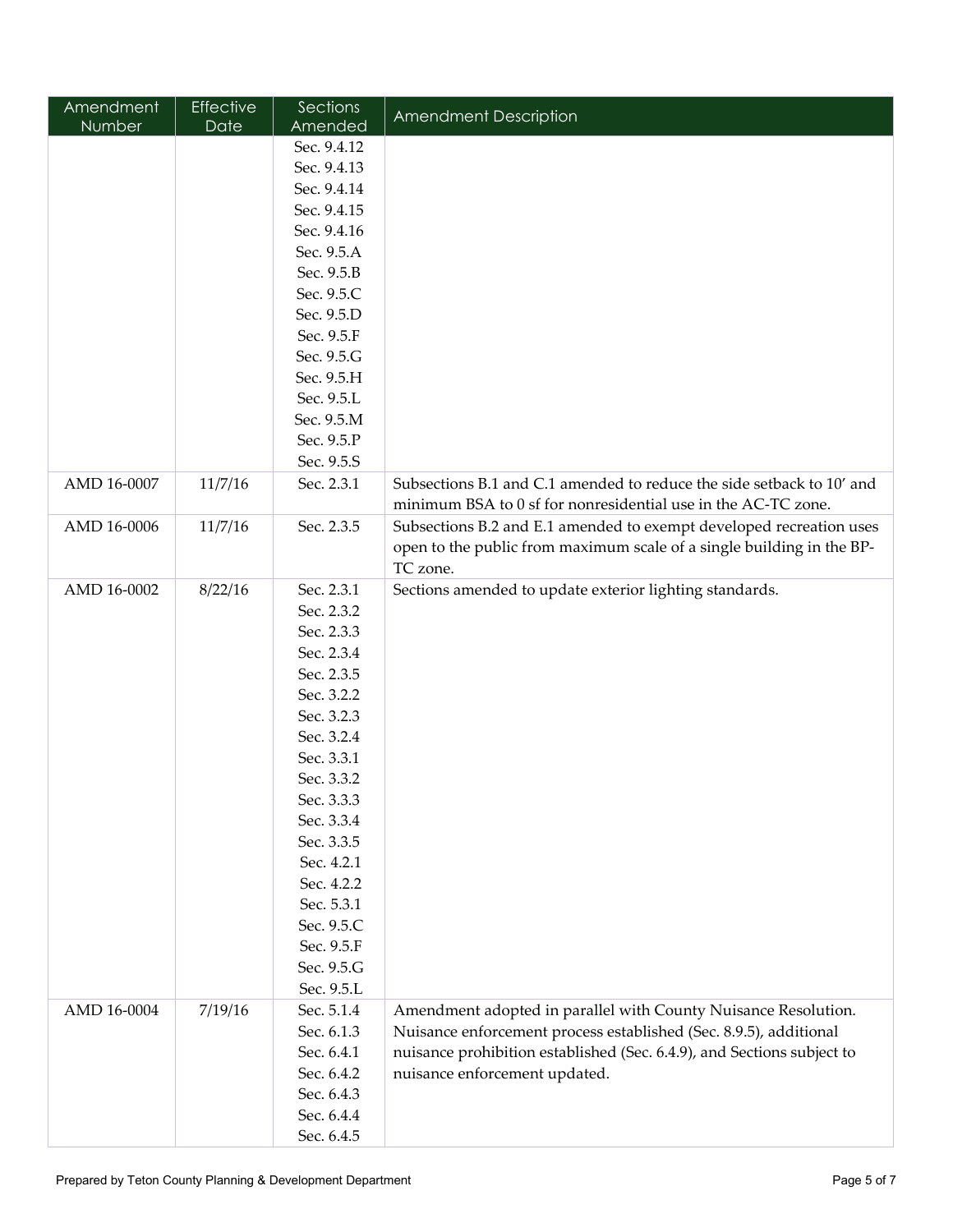| Amendment<br>Number | Effective<br>Date | Sections<br>Amended | <b>Amendment Description</b>                                                                                                           |
|---------------------|-------------------|---------------------|----------------------------------------------------------------------------------------------------------------------------------------|
|                     |                   | Sec. 6.4.9          |                                                                                                                                        |
|                     |                   | Sec. 8.9.2          |                                                                                                                                        |
|                     |                   | Sec. 8.9.5          |                                                                                                                                        |
|                     |                   | Sec. 8.9.6          |                                                                                                                                        |
| AMD 16-0001         | 4/19/16           | Sec. 2.3.1          | Subsections 2.3.1.B.2 and 2.3.1.E.1 amended to increase the size of an                                                                 |
|                     |                   |                     | individual building in the AC-TC, that meets 2.3.1.E.1 design criteria,                                                                |
|                     |                   |                     | from 7,200 sf to 10,000 sf                                                                                                             |
| AMD 16-0003         | 4/19/16           | Sec. 2.3.5          | Subsections 2.3.5.C.1, 2.3.5.C.3, and Table 6.1.1 amended and 2.3.5.E.2                                                                |
|                     |                   | Sec. 6.1.1          | added to allow local convenience commercial use in the Business Park                                                                   |
|                     |                   |                     | (BP-TC) zone                                                                                                                           |
| AMD 15-0001         | 4/1/16            | Sec. 1.7.6          |                                                                                                                                        |
|                     |                   | Sec. 1.8.2          | Rural LDR Update to establish three new zones; update use standards;<br>update the PRD and add 2 new conservation development options; |
|                     |                   | Div. 2.3            | and make other related changes throughout the LDRs to implement                                                                        |
|                     |                   | Art. 3              | the Comprehensive Plan vision for the rural areas of the community                                                                     |
|                     |                   | Div. 4.2            |                                                                                                                                        |
|                     |                   | Sec. 4.3.1          |                                                                                                                                        |
|                     |                   | Sec. 4.3.5          |                                                                                                                                        |
|                     |                   | Div. 4.4            |                                                                                                                                        |
|                     |                   | Sec. 5.1.1          |                                                                                                                                        |
|                     |                   | Sec. 5.1.2          |                                                                                                                                        |
|                     |                   | Sec. 5.1.3          |                                                                                                                                        |
|                     |                   | Sec. 5.2.1          |                                                                                                                                        |
|                     |                   | Div. 5.3            |                                                                                                                                        |
|                     |                   | Sec. 5.4.1          |                                                                                                                                        |
|                     |                   | Sec. 5.6.2          |                                                                                                                                        |
|                     |                   | Sec. 5.7.1          |                                                                                                                                        |
|                     |                   | Sec. 6.1.1          |                                                                                                                                        |
|                     |                   | Sec. 6.1.3          |                                                                                                                                        |
|                     |                   | Sec. 6.1.5          |                                                                                                                                        |
|                     |                   | Sec. 6.1.7          |                                                                                                                                        |
|                     |                   | Sec. 6.1.8          |                                                                                                                                        |
|                     |                   | Sec. 6.1.10         |                                                                                                                                        |
|                     |                   | Sec. 6.1.11         |                                                                                                                                        |
|                     |                   | Sec. 6.1.12         |                                                                                                                                        |
|                     |                   | Sec. 6.2.2          |                                                                                                                                        |
|                     |                   | Sec. 6.4.1          |                                                                                                                                        |
|                     |                   | Sec. 6.4.2          |                                                                                                                                        |
|                     |                   | Sec. 6.4.3          |                                                                                                                                        |
|                     |                   | Sec. 6.4.4          |                                                                                                                                        |
|                     |                   | Sec. 6.4.5          |                                                                                                                                        |
|                     |                   | Sec. 6.4.7          |                                                                                                                                        |
|                     |                   | Div. 7.1            |                                                                                                                                        |
|                     |                   | Sec.7.2.1           |                                                                                                                                        |
|                     |                   | Div. 7.3            |                                                                                                                                        |
|                     |                   | Sec. 7.4.1          |                                                                                                                                        |
|                     |                   | Sec. 7.5.1          |                                                                                                                                        |
|                     |                   | Sec. 8.2.2          |                                                                                                                                        |
|                     |                   | Sec. 8.2.13         |                                                                                                                                        |